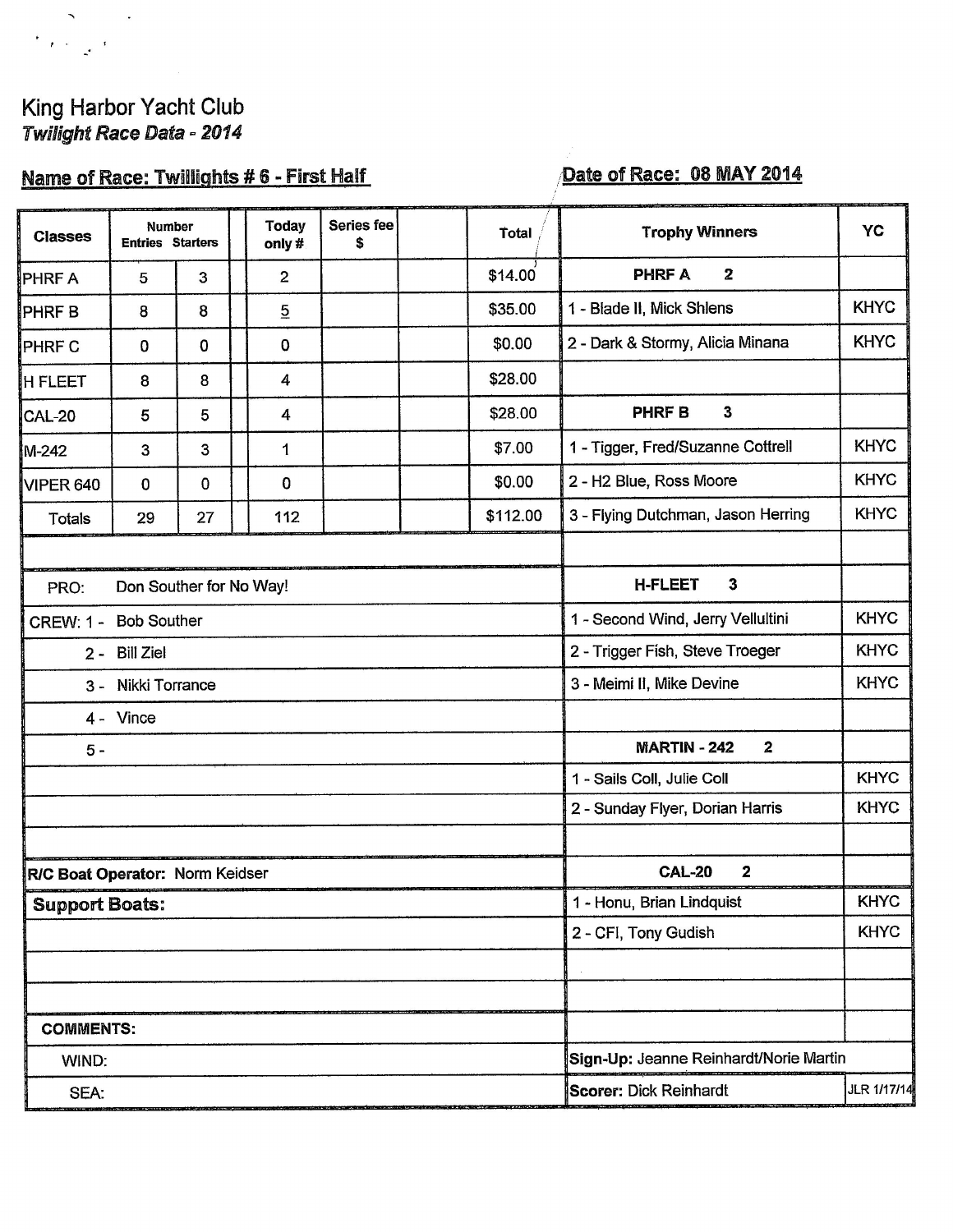#### **2014 KHYC TWILIGHTS #6**

#### **King Harbor Yacht Club**

Race Date: 8 May 201

Wind Speed: 9-11 kn

#### PRO: Don Spouther

|               | Div<br><b>Rank</b> | Sail No. | <b>Boat Name</b>        | <b>Owner / Skipper</b>                                    | Rating         | Finish<br><b>Time</b> | Corrected<br><b>Time</b> | <b>Boat Type</b>  | Club        |  |
|---------------|--------------------|----------|-------------------------|-----------------------------------------------------------|----------------|-----------------------|--------------------------|-------------------|-------------|--|
|               |                    |          |                         |                                                           |                |                       |                          |                   |             |  |
| PHRF-A        |                    |          |                         | PHRF Time on Distance / Start Time 18:20:00 / Dist.4.70 n |                |                       |                          |                   |             |  |
|               | 1                  | 37       | Blade II $(**)$         | Mick Shlens                                               | $\overline{0}$ | 19:09:25              | 00:49:25                 | Far <sub>40</sub> | <b>KHYC</b> |  |
|               | $\overline{2}$     | 129      | Dark & Stormy           | Alicia Minana                                             | 48             | 19:15:08              | 00:51:22                 | Henderson 30      | <b>KHYC</b> |  |
|               | 3                  | 11165    | Stampede                | Glenn Griley                                              | 42             | 19:18:42              | 00:55:25                 | J 111             | <b>KHYC</b> |  |
| <b>PHRF-B</b> |                    |          | PHRF Time on Distance / | Start Time 18:25:00 / Dist.3.90 n                         |                |                       |                          |                   |             |  |
|               | $\mathbf{1}$       | 42757    | Tigger $(*)$            | Fred & Suzanne Cottrell                                   | 84             | 19:12:20              | 00:41:52                 | J 33              | <b>KHYC</b> |  |
|               | $\mathbf{2}$       | 46192    | H <sub>2</sub> Blue     | Ross Moore                                                | 108            | 19:16:19              | 00:44:18                 | J 92              | <b>RBYC</b> |  |
|               | 3                  | 87027    | <b>Flying Dutchman</b>  | Rudy Van Kreuningen                                       | 93             | 19:15:25              | 00:44:22                 | Hobie 33          | <b>KHYC</b> |  |
|               | 4.5                | 56136    | Bella Vita [*]          | Marty Burke                                               | 79             | 19:14:34              | 00:44:26                 | Ben 36.7          | <b>KHYC</b> |  |
|               | 4.5                | 97626    | Nitro                   | John Messenger                                            | 84             | 19:14:54              | 00:44:26                 | $J-33$            | <b>KHYC</b> |  |
|               | 6                  | 46879    | Noah Agenda             | Wilfred Poiesz                                            | 81             | 19:15:15              | 00:44:59                 | Bravura 29        | <b>KHYC</b> |  |
|               | $\tau$             | 87309    | Priorities [*]          | Bob Cole                                                  | 99             | 19:17:27              | 00:46:01                 | Olson 30          | <b>KHYC</b> |  |
|               | 8                  | 60       | Tensor                  | John Selman                                               | 111            | 19:24:47              | 00:52:34                 | Viper 640         | <b>KHYC</b> |  |
| PHRF-C        |                    |          | PHRF Time on Distance / | Start Time 18:30:00 / Dist.3.90 n                         |                |                       |                          |                   |             |  |
|               | 1                  | 207      | Sails Coll (*)          | Julie Coll                                                | 150            | 19:27:17              | 00:47:32                 | Martin 242        | <b>KHYC</b> |  |
|               | $\boldsymbol{2}$   | 87358    | Sunday Flyer            | Ski Tarnosky                                              | 150            | 19:28:20              | 00:48:35                 | Martin 242        | <b>KHYC</b> |  |
|               | 3                  | 97321    | Bad Wolf $(*)$          | Patricia Abbeduto                                         | 150            | 19:28:26              | 00:48:41                 | Martin 242        | <b>KHYC</b> |  |
| <b>Cal 20</b> |                    |          | One Design              |                                                           |                |                       |                          |                   |             |  |
|               | 1                  | 1559     | Honu $(*)$              | Brian Lindquist                                           |                |                       |                          | Cal 20            | <b>KHYC</b> |  |
|               | $\overline{2}$     | 369      | <b>CFI</b>              | Tony Gudish                                               |                |                       |                          | Cal 20            | <b>KHYC</b> |  |
|               |                    |          |                         |                                                           |                |                       |                          |                   |             |  |